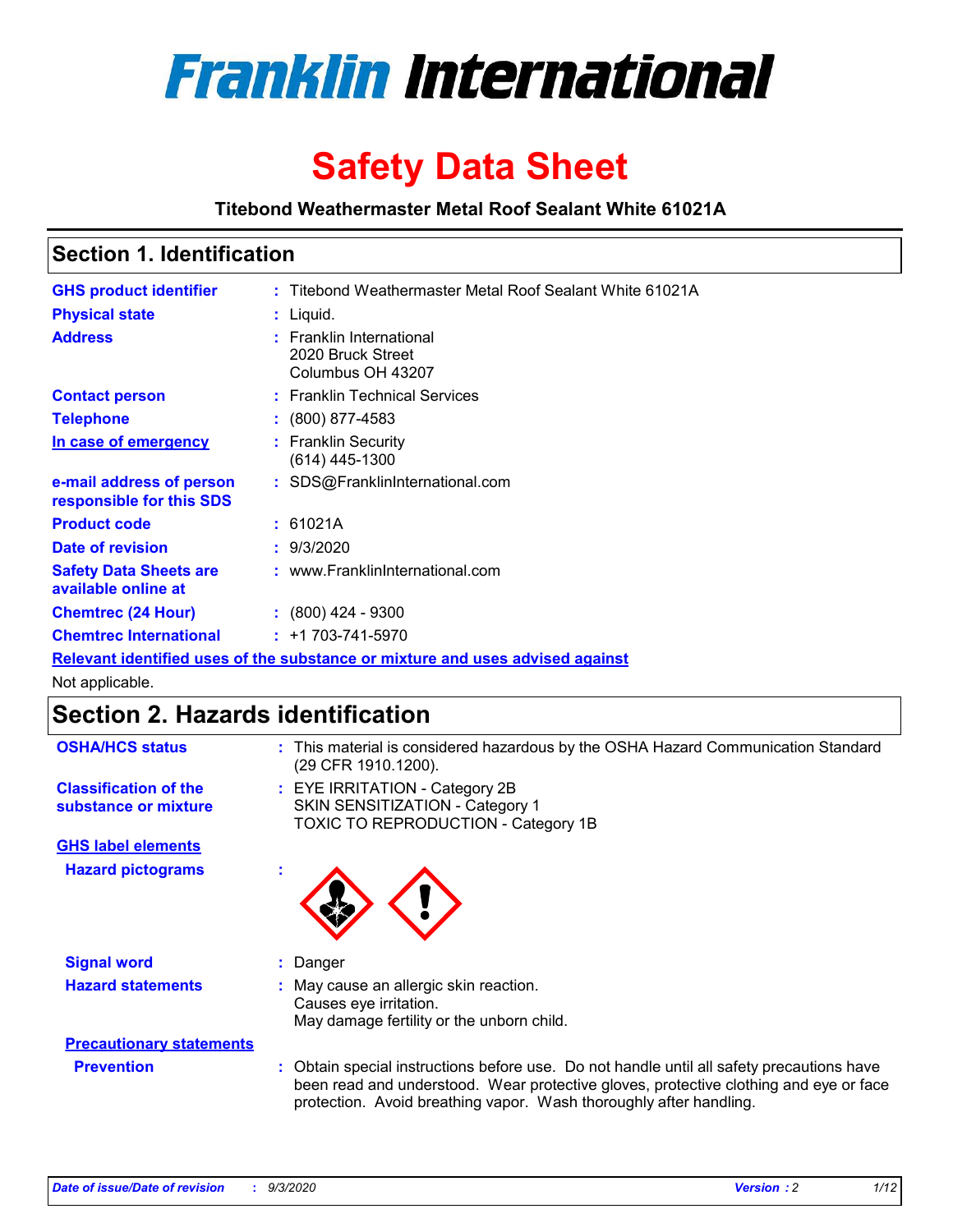### **Section 2. Hazards identification**

| <b>Response</b>                            | : IF exposed or concerned: Get medical advice or attention. Wash contaminated clothing<br>before reuse. IF ON SKIN: Wash with plenty of water. IF IN EYES: Rinse cautiously<br>with water for several minutes. Remove contact lenses, if present and easy to do.<br>Continue rinsing. If eye irritation persists: Get medical advice or attention. |
|--------------------------------------------|----------------------------------------------------------------------------------------------------------------------------------------------------------------------------------------------------------------------------------------------------------------------------------------------------------------------------------------------------|
| <b>Storage</b>                             | : Store locked up.                                                                                                                                                                                                                                                                                                                                 |
| <b>Disposal</b>                            | : Dispose of contents and container in accordance with all local, regional, national and<br>international regulations.                                                                                                                                                                                                                             |
| <b>Hazards not otherwise</b><br>classified | : Product generates methanol during cure.                                                                                                                                                                                                                                                                                                          |

## **Section 3. Composition/information on ingredients**

| <b>Substance/mixture</b> |  | $:$ Mixture |
|--------------------------|--|-------------|
|--------------------------|--|-------------|

| <b>Ingredient name</b>       | $\mathbf{o}$<br>70 | <b>CAS number</b> |
|------------------------------|--------------------|-------------------|
| 3-aminopropyltriethoxysilane | צ≥                 | 919-30-2          |
| Dibutyltin dilaurate         | ∣≤0.3              | 77-58-7           |

Any concentration shown as a range is to protect confidentiality or is due to batch variation.

**There are no additional ingredients present which, within the current knowledge of the supplier and in the concentrations applicable, are classified as hazardous to health or the environment and hence require reporting in this section.**

**Occupational exposure limits, if available, are listed in Section 8.**

### **Section 4. First aid measures**

| <b>Description of necessary first aid measures</b> |                                                                                                                                                                                                                                                                                                                                                                                                                                                                                                                                                                                                                                                                                                                                                                           |
|----------------------------------------------------|---------------------------------------------------------------------------------------------------------------------------------------------------------------------------------------------------------------------------------------------------------------------------------------------------------------------------------------------------------------------------------------------------------------------------------------------------------------------------------------------------------------------------------------------------------------------------------------------------------------------------------------------------------------------------------------------------------------------------------------------------------------------------|
| <b>Eye contact</b>                                 | : Immediately flush eyes with plenty of water, occasionally lifting the upper and lower<br>eyelids. Check for and remove any contact lenses. Continue to rinse for at least 10<br>minutes. If irritation persists, get medical attention.                                                                                                                                                                                                                                                                                                                                                                                                                                                                                                                                 |
| <b>Inhalation</b>                                  | : Remove victim to fresh air and keep at rest in a position comfortable for breathing. If<br>not breathing, if breathing is irregular or if respiratory arrest occurs, provide artificial<br>respiration or oxygen by trained personnel. It may be dangerous to the person providing<br>aid to give mouth-to-mouth resuscitation. Get medical attention. If unconscious, place<br>in recovery position and get medical attention immediately. Maintain an open airway.<br>Loosen tight clothing such as a collar, tie, belt or waistband. In case of inhalation of<br>decomposition products in a fire, symptoms may be delayed. The exposed person may<br>need to be kept under medical surveillance for 48 hours.                                                       |
| <b>Skin contact</b>                                | : Wash with plenty of soap and water. Remove contaminated clothing and shoes. Wash<br>contaminated clothing thoroughly with water before removing it, or wear gloves.<br>Continue to rinse for at least 10 minutes. Get medical attention. In the event of any<br>complaints or symptoms, avoid further exposure. Wash clothing before reuse. Clean<br>shoes thoroughly before reuse.                                                                                                                                                                                                                                                                                                                                                                                     |
| <b>Ingestion</b>                                   | : Wash out mouth with water. Remove dentures if any. Remove victim to fresh air and<br>keep at rest in a position comfortable for breathing. If material has been swallowed and<br>the exposed person is conscious, give small quantities of water to drink. Stop if the<br>exposed person feels sick as vomiting may be dangerous. Do not induce vomiting<br>unless directed to do so by medical personnel. If vomiting occurs, the head should be<br>kept low so that vomit does not enter the lungs. Get medical attention. Never give<br>anything by mouth to an unconscious person. If unconscious, place in recovery position<br>and get medical attention immediately. Maintain an open airway. Loosen tight clothing<br>such as a collar, tie, belt or waistband. |
| Most important symptoms/effects, acute and delayed |                                                                                                                                                                                                                                                                                                                                                                                                                                                                                                                                                                                                                                                                                                                                                                           |
| <b>Potential acute health effects</b>              |                                                                                                                                                                                                                                                                                                                                                                                                                                                                                                                                                                                                                                                                                                                                                                           |
| <b>Eye contact</b>                                 | : May cause eye irritation.                                                                                                                                                                                                                                                                                                                                                                                                                                                                                                                                                                                                                                                                                                                                               |
| <b>Inhalation</b>                                  | : No known significant effects or critical hazards.                                                                                                                                                                                                                                                                                                                                                                                                                                                                                                                                                                                                                                                                                                                       |
|                                                    |                                                                                                                                                                                                                                                                                                                                                                                                                                                                                                                                                                                                                                                                                                                                                                           |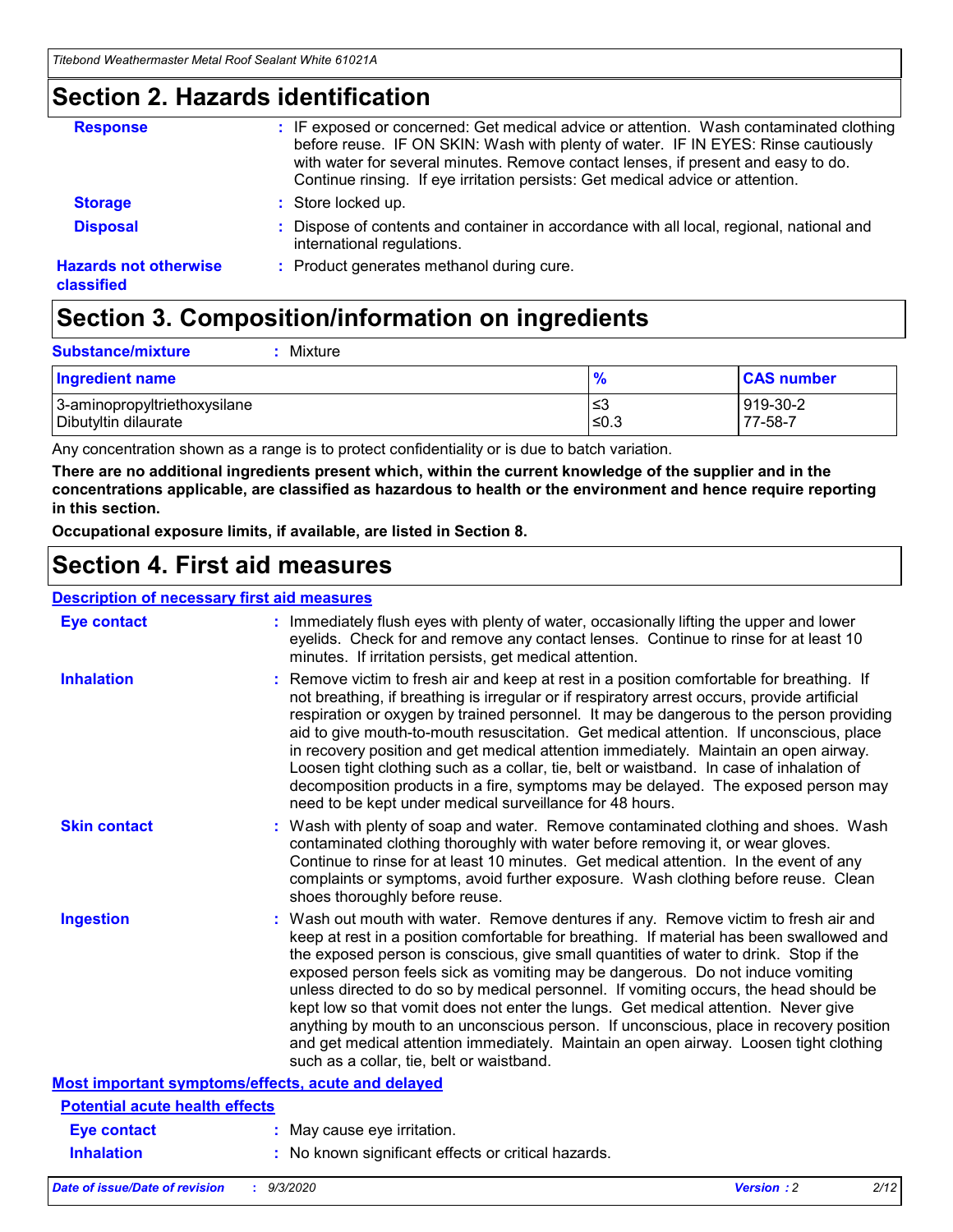| Titebond Weathermaster Metal Roof Sealant White 61021A                               |                                                                                                                                                                                                                                                                                                                                                                                                                 |  |  |  |
|--------------------------------------------------------------------------------------|-----------------------------------------------------------------------------------------------------------------------------------------------------------------------------------------------------------------------------------------------------------------------------------------------------------------------------------------------------------------------------------------------------------------|--|--|--|
| <b>Section 4. First aid measures</b>                                                 |                                                                                                                                                                                                                                                                                                                                                                                                                 |  |  |  |
| <b>Skin contact</b>                                                                  | : May cause skin irritation.                                                                                                                                                                                                                                                                                                                                                                                    |  |  |  |
| <b>Ingestion</b>                                                                     | : No known significant effects or critical hazards.                                                                                                                                                                                                                                                                                                                                                             |  |  |  |
| <b>Over-exposure signs/symptoms</b>                                                  |                                                                                                                                                                                                                                                                                                                                                                                                                 |  |  |  |
| <b>Eye contact</b>                                                                   | : Adverse symptoms may include the following:<br>irritation<br>watering<br>redness                                                                                                                                                                                                                                                                                                                              |  |  |  |
| <b>Inhalation</b>                                                                    | : Adverse symptoms may include the following:<br>reduced fetal weight<br>increase in fetal deaths<br>skeletal malformations                                                                                                                                                                                                                                                                                     |  |  |  |
| <b>Skin contact</b>                                                                  | : Adverse symptoms may include the following:<br>irritation<br>redness<br>reduced fetal weight<br>increase in fetal deaths<br>skeletal malformations                                                                                                                                                                                                                                                            |  |  |  |
| <b>Ingestion</b>                                                                     | : Adverse symptoms may include the following:<br>reduced fetal weight<br>increase in fetal deaths<br>skeletal malformations                                                                                                                                                                                                                                                                                     |  |  |  |
| Indication of immediate medical attention and special treatment needed, if necessary |                                                                                                                                                                                                                                                                                                                                                                                                                 |  |  |  |
| <b>Notes to physician</b>                                                            | : In case of inhalation of decomposition products in a fire, symptoms may be delayed.<br>The exposed person may need to be kept under medical surveillance for 48 hours.                                                                                                                                                                                                                                        |  |  |  |
| <b>Specific treatments</b>                                                           | : No specific treatment.                                                                                                                                                                                                                                                                                                                                                                                        |  |  |  |
| <b>Protection of first-aiders</b>                                                    | : No action shall be taken involving any personal risk or without suitable training. If it is<br>suspected that fumes are still present, the rescuer should wear an appropriate mask or<br>self-contained breathing apparatus. It may be dangerous to the person providing aid to<br>give mouth-to-mouth resuscitation. Wash contaminated clothing thoroughly with water<br>before removing it, or wear gloves. |  |  |  |

**See toxicological information (Section 11)**

## **Section 5. Fire-fighting measures**

| <b>Extinguishing media</b>                               |                                                                                                                                                                                                   |
|----------------------------------------------------------|---------------------------------------------------------------------------------------------------------------------------------------------------------------------------------------------------|
| <b>Suitable extinguishing</b><br>media                   | : Use an extinguishing agent suitable for the surrounding fire.                                                                                                                                   |
| <b>Unsuitable extinguishing</b><br>media                 | : None known.                                                                                                                                                                                     |
| <b>Specific hazards arising</b><br>from the chemical     | : In a fire or if heated, a pressure increase will occur and the container may burst.                                                                                                             |
| <b>Hazardous thermal</b><br>decomposition products       | Decomposition products may include the following materials:<br>carbon dioxide<br>carbon monoxide<br>nitrogen oxides<br>metal oxide/oxides                                                         |
| <b>Special protective actions</b><br>for fire-fighters   | Promptly isolate the scene by removing all persons from the vicinity of the incident if<br>there is a fire. No action shall be taken involving any personal risk or without suitable<br>training. |
| <b>Special protective</b><br>equipment for fire-fighters | Fire-fighters should wear appropriate protective equipment and self-contained breathing<br>apparatus (SCBA) with a full face-piece operated in positive pressure mode.                            |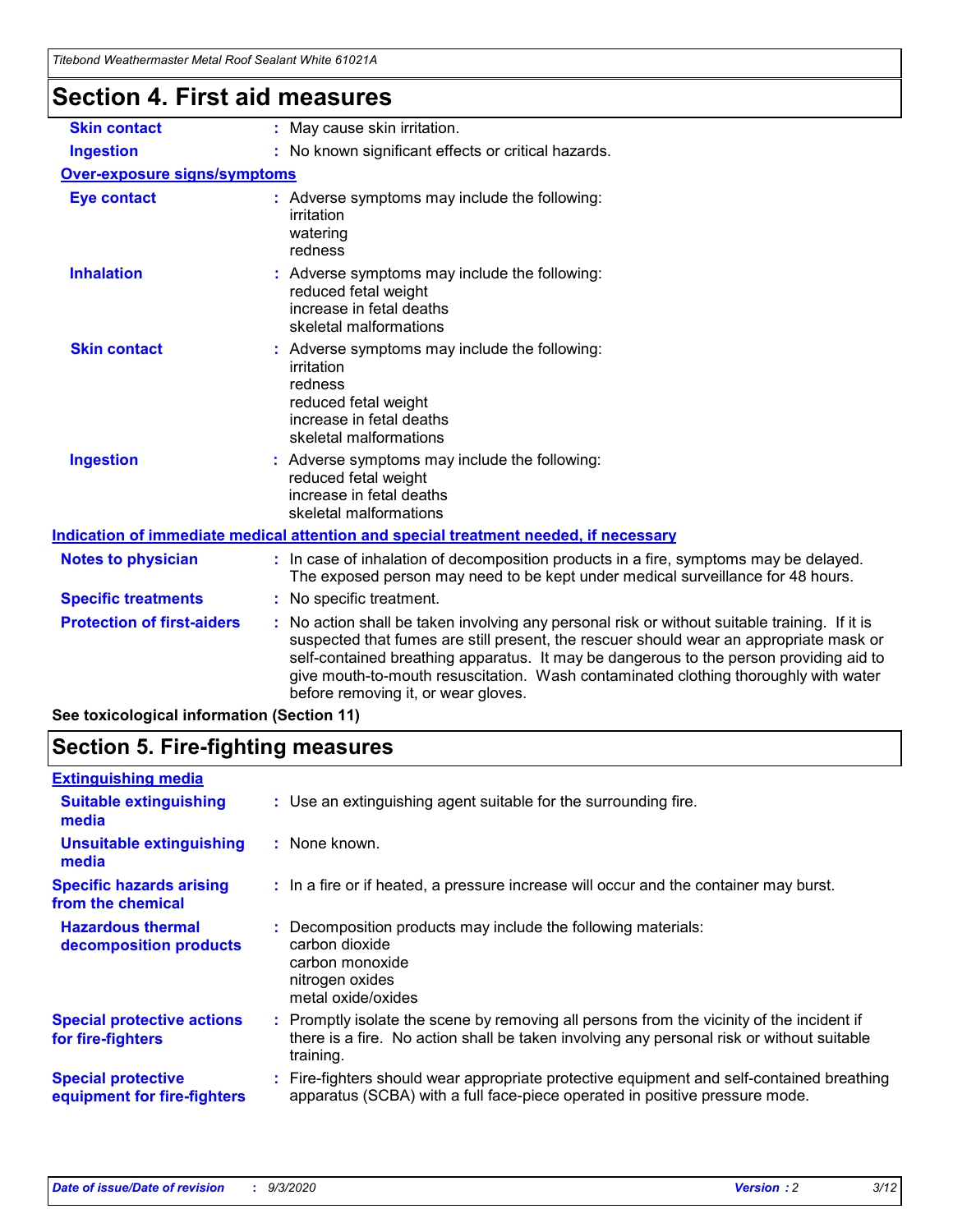### **Section 6. Accidental release measures**

|                                                              | <b>Personal precautions, protective equipment and emergency procedures</b>                                                                                                                                                                                                                                                                                                                                                                                                                                                                                                                                                                                                                                   |  |  |  |
|--------------------------------------------------------------|--------------------------------------------------------------------------------------------------------------------------------------------------------------------------------------------------------------------------------------------------------------------------------------------------------------------------------------------------------------------------------------------------------------------------------------------------------------------------------------------------------------------------------------------------------------------------------------------------------------------------------------------------------------------------------------------------------------|--|--|--|
| For non-emergency<br>personnel                               | : No action shall be taken involving any personal risk or without suitable training.<br>Evacuate surrounding areas. Keep unnecessary and unprotected personnel from<br>entering. Do not touch or walk through spilled material. Avoid breathing vapor or mist.<br>Provide adequate ventilation. Wear appropriate respirator when ventilation is<br>inadequate. Put on appropriate personal protective equipment.                                                                                                                                                                                                                                                                                             |  |  |  |
| For emergency responders                                     | : If specialized clothing is required to deal with the spillage, take note of any information in<br>Section 8 on suitable and unsuitable materials. See also the information in "For non-<br>emergency personnel".                                                                                                                                                                                                                                                                                                                                                                                                                                                                                           |  |  |  |
| <b>Environmental precautions</b>                             | : Avoid dispersal of spilled material and runoff and contact with soil, waterways, drains<br>and sewers. Inform the relevant authorities if the product has caused environmental<br>pollution (sewers, waterways, soil or air).                                                                                                                                                                                                                                                                                                                                                                                                                                                                              |  |  |  |
| <b>Methods and materials for containment and cleaning up</b> |                                                                                                                                                                                                                                                                                                                                                                                                                                                                                                                                                                                                                                                                                                              |  |  |  |
| <b>Small spill</b>                                           | : Stop leak if without risk. Move containers from spill area. Dilute with water and mop up<br>if water-soluble. Alternatively, or if water-insoluble, absorb with an inert dry material and<br>place in an appropriate waste disposal container. Dispose of via a licensed waste<br>disposal contractor.                                                                                                                                                                                                                                                                                                                                                                                                     |  |  |  |
| <b>Large spill</b>                                           | : Stop leak if without risk. Move containers from spill area. Approach release from<br>upwind. Prevent entry into sewers, water courses, basements or confined areas. Wash<br>spillages into an effluent treatment plant or proceed as follows. Contain and collect<br>spillage with non-combustible, absorbent material e.g. sand, earth, vermiculite or<br>diatomaceous earth and place in container for disposal according to local regulations<br>(see Section 13). Dispose of via a licensed waste disposal contractor. Contaminated<br>absorbent material may pose the same hazard as the spilled product. Note: see<br>Section 1 for emergency contact information and Section 13 for waste disposal. |  |  |  |

## **Section 7. Handling and storage**

### **Precautions for safe handling**

| <b>Protective measures</b>                                                       | : Put on appropriate personal protective equipment (see Section 8). Persons with a<br>history of skin sensitization problems should not be employed in any process in which<br>this product is used. Avoid exposure - obtain special instructions before use. Avoid<br>exposure during pregnancy. Do not handle until all safety precautions have been read<br>and understood. Do not get in eyes or on skin or clothing. Do not ingest. Avoid<br>breathing vapor or mist. If during normal use the material presents a respiratory hazard,<br>use only with adequate ventilation or wear appropriate respirator. Keep in the original<br>container or an approved alternative made from a compatible material, kept tightly<br>closed when not in use. Empty containers retain product residue and can be hazardous.<br>Do not reuse container. |
|----------------------------------------------------------------------------------|--------------------------------------------------------------------------------------------------------------------------------------------------------------------------------------------------------------------------------------------------------------------------------------------------------------------------------------------------------------------------------------------------------------------------------------------------------------------------------------------------------------------------------------------------------------------------------------------------------------------------------------------------------------------------------------------------------------------------------------------------------------------------------------------------------------------------------------------------|
| <b>Advice on general</b><br>occupational hygiene                                 | : Eating, drinking and smoking should be prohibited in areas where this material is<br>handled, stored and processed. Workers should wash hands and face before eating,<br>drinking and smoking. Remove contaminated clothing and protective equipment before<br>entering eating areas. See also Section 8 for additional information on hygiene<br>measures.                                                                                                                                                                                                                                                                                                                                                                                                                                                                                    |
| <b>Conditions for safe storage,</b><br>including any<br><i>incompatibilities</i> | Store between the following temperatures: 0 to 120°C (32 to 248°F). Store in<br>accordance with local regulations. Store in original container protected from direct<br>sunlight in a dry, cool and well-ventilated area, away from incompatible materials (see<br>Section 10) and food and drink. Store locked up. Keep container tightly closed and<br>sealed until ready for use. Containers that have been opened must be carefully<br>resealed and kept upright to prevent leakage. Do not store in unlabeled containers.<br>Use appropriate containment to avoid environmental contamination. See Section 10 for<br>incompatible materials before handling or use.                                                                                                                                                                         |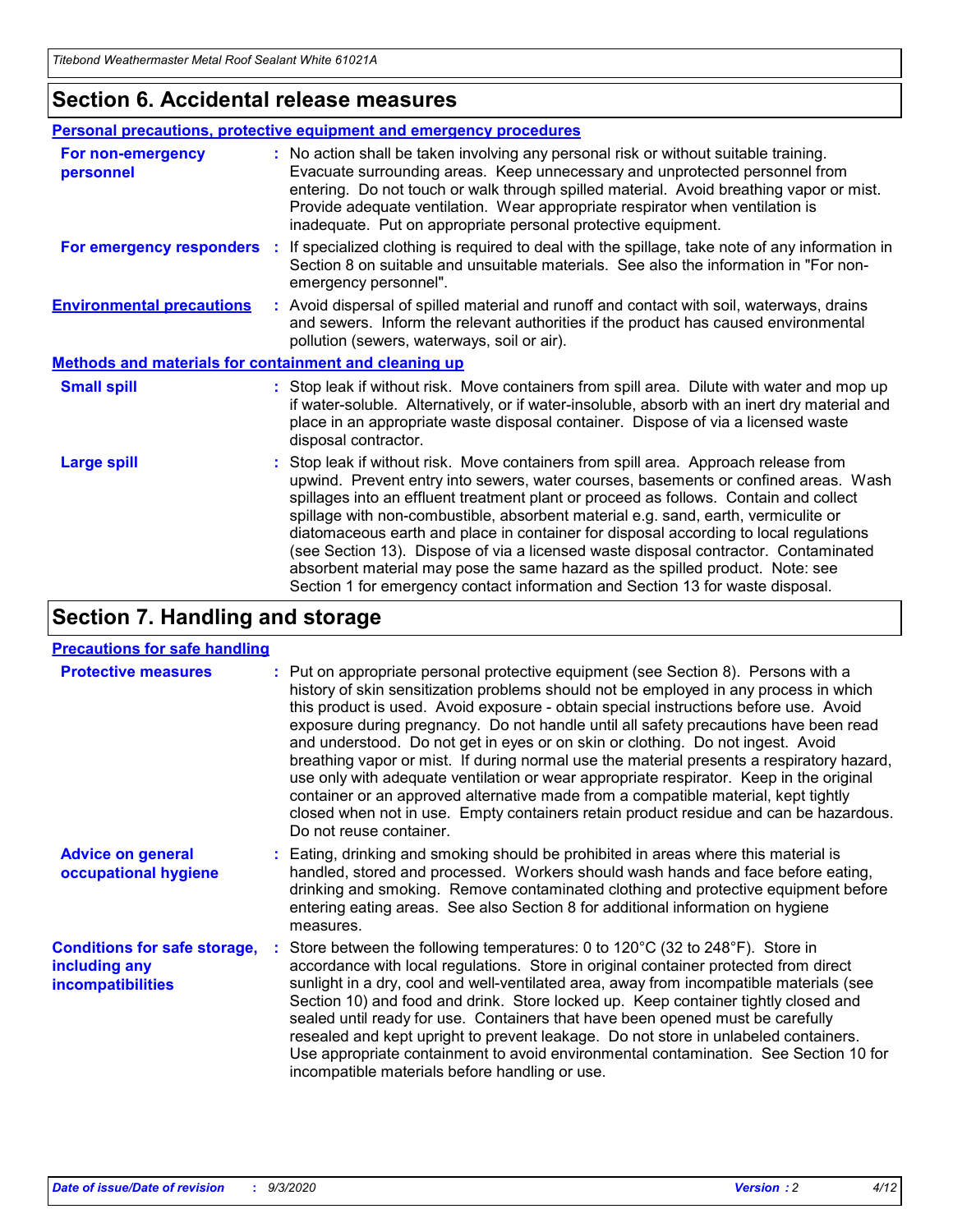## **Section 8. Exposure controls/personal protection**

### **Control parameters**

### **Occupational exposure limits**

| <b>Ingredient name</b>                               |    |                        | <b>Exposure limits</b>                                                                                                                                                                                                                                                                                                                                                                                                                                                                                                                                                                                                 |
|------------------------------------------------------|----|------------------------|------------------------------------------------------------------------------------------------------------------------------------------------------------------------------------------------------------------------------------------------------------------------------------------------------------------------------------------------------------------------------------------------------------------------------------------------------------------------------------------------------------------------------------------------------------------------------------------------------------------------|
| 3-aminopropyltriethoxysilane<br>Dibutyltin dilaurate |    |                        | None.<br>ACGIH TLV (United States, 3/2020). Absorbed through skin.<br>Notes: as Sn<br>TWA: $0.1 \text{ mg/m}^3$ , (as Sn) 8 hours.<br>STEL: 0.2 mg/m <sup>3</sup> , (as Sn) 15 minutes.<br>NIOSH REL (United States, 10/2016). Absorbed through skin.<br>Notes: as Sn<br>TWA: 0.1 mg/m <sup>3</sup> , (as Sn) 10 hours.<br>OSHA PEL (United States, 5/2018). Notes: as Sn<br>TWA: 0.1 mg/m <sup>3</sup> , (as Sn) 8 hours.<br>OSHA PEL 1989 (United States, 3/1989). Absorbed through skin.<br>Notes: measured as Sn<br>TWA: 0.1 mg/m <sup>3</sup> , (measured as Sn) 8 hours. Form: Organic                           |
| <b>Appropriate engineering</b><br>controls           |    |                        | : If user operations generate dust, fumes, gas, vapor or mist, use process enclosures,<br>local exhaust ventilation or other engineering controls to keep worker exposure to<br>airborne contaminants below any recommended or statutory limits.                                                                                                                                                                                                                                                                                                                                                                       |
| <b>Environmental exposure</b><br>controls            |    |                        | Emissions from ventilation or work process equipment should be checked to ensure<br>they comply with the requirements of environmental protection legislation. In some<br>cases, fume scrubbers, filters or engineering modifications to the process equipment<br>will be necessary to reduce emissions to acceptable levels.                                                                                                                                                                                                                                                                                          |
| <b>Individual protection measures</b>                |    |                        |                                                                                                                                                                                                                                                                                                                                                                                                                                                                                                                                                                                                                        |
| <b>Hygiene measures</b>                              |    |                        | : Wash hands, forearms and face thoroughly after handling chemical products, before<br>eating, smoking and using the lavatory and at the end of the working period.<br>Appropriate techniques should be used to remove potentially contaminated clothing.<br>Contaminated work clothing should not be allowed out of the workplace. Wash<br>contaminated clothing before reusing. Ensure that eyewash stations and safety<br>showers are close to the workstation location.                                                                                                                                            |
| <b>Eye/face protection</b>                           |    |                        | Safety eyewear complying with an approved standard should be used when a risk<br>assessment indicates this is necessary to avoid exposure to liquid splashes, mists,<br>gases or dusts. If contact is possible, the following protection should be worn, unless<br>the assessment indicates a higher degree of protection: chemical splash goggles.                                                                                                                                                                                                                                                                    |
| <b>Skin protection</b>                               |    |                        |                                                                                                                                                                                                                                                                                                                                                                                                                                                                                                                                                                                                                        |
| <b>Hand protection</b>                               |    |                        | : Chemical-resistant, impervious gloves complying with an approved standard should be<br>worn at all times when handling chemical products if a risk assessment indicates this is<br>necessary. Considering the parameters specified by the glove manufacturer, check<br>during use that the gloves are still retaining their protective properties. It should be<br>noted that the time to breakthrough for any glove material may be different for different<br>glove manufacturers. In the case of mixtures, consisting of several substances, the<br>protection time of the gloves cannot be accurately estimated. |
| <b>Body protection</b>                               |    | handling this product. | Personal protective equipment for the body should be selected based on the task being<br>performed and the risks involved and should be approved by a specialist before                                                                                                                                                                                                                                                                                                                                                                                                                                                |
| <b>Other skin protection</b>                         |    |                        | : Appropriate footwear and any additional skin protection measures should be selected<br>based on the task being performed and the risks involved and should be approved by a<br>specialist before handling this product.                                                                                                                                                                                                                                                                                                                                                                                              |
| <b>Respiratory protection</b>                        | ÷. | aspects of use.        | Based on the hazard and potential for exposure, select a respirator that meets the<br>appropriate standard or certification. Respirators must be used according to a<br>respiratory protection program to ensure proper fitting, training, and other important                                                                                                                                                                                                                                                                                                                                                         |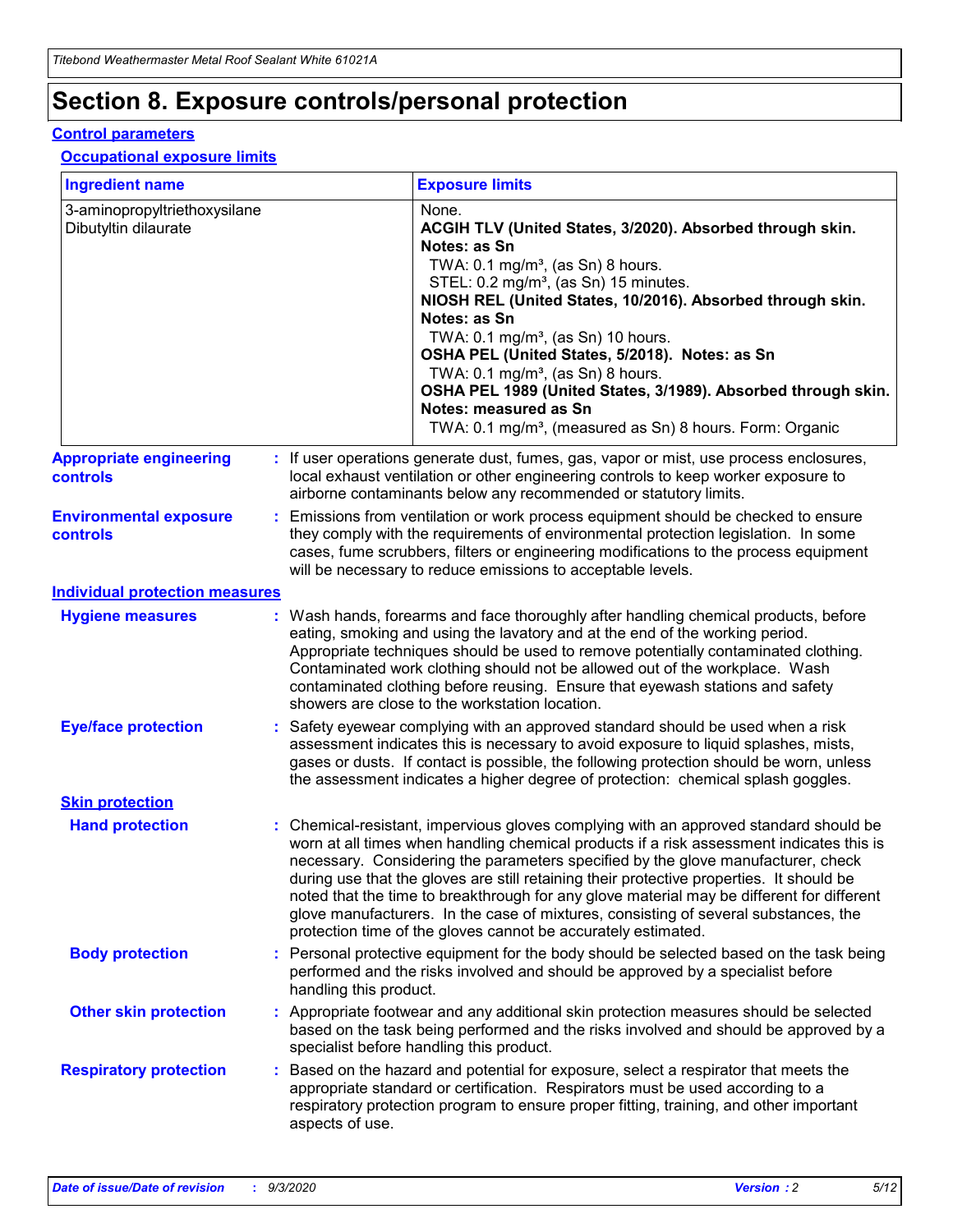### **Section 9. Physical and chemical properties**

### **Appearance**

| <b>Physical state</b>                             |    | : Liquid. [Paste.]                                              |
|---------------------------------------------------|----|-----------------------------------------------------------------|
| <b>Color</b>                                      |    | White.                                                          |
| Odor                                              |    | Characteristic.                                                 |
| <b>Odor threshold</b>                             |    | Not available.                                                  |
| рH                                                |    | Not applicable.                                                 |
| <b>Melting point</b>                              |    | Not available.                                                  |
| <b>Boiling point</b>                              |    | : $>200^{\circ}$ C ( $>392^{\circ}$ F)                          |
| <b>Flash point</b>                                |    | Closed cup: >200°C (>392°F) [Setaflash.]                        |
| <b>Evaporation rate</b>                           |    | $:$ >1 (butyl acetate = 1)                                      |
| <b>Flammability (solid, gas)</b>                  |    | : Not available.                                                |
| Lower and upper explosive<br>(flammable) limits   |    | : Not available.                                                |
| <b>VOC (less water, less</b><br>exempt solvents)  |    | : 0 g/l                                                         |
| <b>Volatility</b>                                 |    | $: 0\%$ (w/w)                                                   |
| <b>Vapor density</b>                              |    | Not available.                                                  |
| <b>Relative density</b>                           | ÷. | $\sqrt{1/432}$                                                  |
| <b>Solubility</b>                                 |    | Insoluble in the following materials: cold water and hot water. |
| <b>Solubility in water</b>                        |    | Not available.                                                  |
| <b>Partition coefficient: n-</b><br>octanol/water |    | : Not available.                                                |
| <b>Auto-ignition temperature</b>                  |    | $:$ Not available.                                              |
| <b>Decomposition temperature</b>                  |    | : Not available.                                                |
| <b>Viscosity</b>                                  |    | $:$ Not available.                                              |

## **Section 10. Stability and reactivity**

| <b>Reactivity</b>                            |    | : No specific test data related to reactivity available for this product or its ingredients.            |
|----------------------------------------------|----|---------------------------------------------------------------------------------------------------------|
| <b>Chemical stability</b>                    |    | : The product is stable.                                                                                |
| <b>Possibility of hazardous</b><br>reactions |    | : Under normal conditions of storage and use, hazardous reactions will not occur.                       |
| <b>Conditions to avoid</b>                   |    | : No specific data.                                                                                     |
| <b>Incompatible materials</b>                | ٠. | No specific data.                                                                                       |
| <b>Hazardous decomposition</b><br>products   | ÷. | Under normal conditions of storage and use, hazardous decomposition products should<br>not be produced. |

## **Section 11. Toxicological information**

### **Information on toxicological effects**

### **Acute toxicity**

| <b>Product/ingredient name</b> | <b>Result</b>           | <b>Species</b> | <b>Dose</b>                | <b>Exposure</b> |
|--------------------------------|-------------------------|----------------|----------------------------|-----------------|
| 3-aminopropyltriethoxysilane   | <b>ILD50 Dermal</b>     | Rabbit         | 4.29 g/kg                  |                 |
| Dibutyltin dilaurate           | ILD50 Oral<br>LD50 Oral | Rat<br>Rat     | $1.57$ g/kg<br>175 $mg/kg$ |                 |
|                                |                         |                |                            |                 |

**Irritation/Corrosion**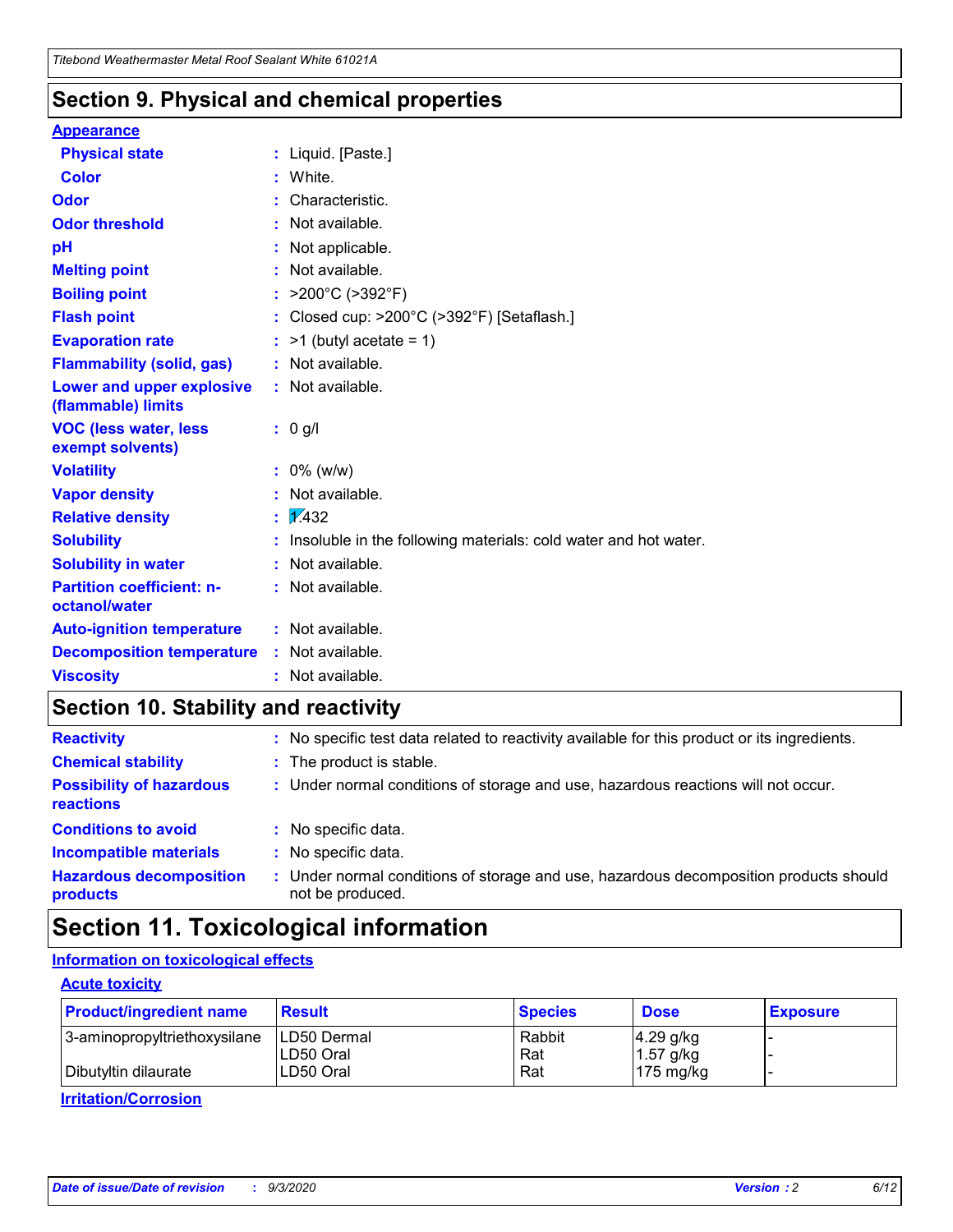## **Section 11. Toxicological information**

| <b>Product/ingredient name</b> | <b>Result</b>                 | <b>Species</b> | <b>Score</b> | <b>Exposure</b>    | <b>Observation</b>       |
|--------------------------------|-------------------------------|----------------|--------------|--------------------|--------------------------|
| 3-aminopropyltriethoxysilane   | Eyes - Mild irritant          | Rabbit         |              | $100 \text{ mg}$   |                          |
|                                | Eyes - Severe irritant        | Rabbit         |              | 24 hours 750       |                          |
|                                |                               |                |              | ug                 |                          |
|                                | <b>Skin - Severe irritant</b> | Rabbit         |              | 24 hours 5         | $\overline{\phantom{a}}$ |
| Dibutyltin dilaurate           | Eyes - Moderate irritant      | Rabbit         |              | mg<br>24 hours 100 |                          |
|                                |                               |                |              | mg                 |                          |
|                                | Skin - Severe irritant        | Rabbit         |              | 500 mg             | -                        |

### **Sensitization**

Not available.

### **Mutagenicity**

Not available.

### **Carcinogenicity**

Not available.

### **Reproductive toxicity**

Not available.

### **Teratogenicity**

Not available.

### **Specific target organ toxicity (single exposure)**

Not available.

### **Specific target organ toxicity (repeated exposure)**

| <b>Name</b>                                                                  |                                                                            | <b>Category</b>                                     | <b>Route of</b><br>exposure | <b>Target organs</b> |  |
|------------------------------------------------------------------------------|----------------------------------------------------------------------------|-----------------------------------------------------|-----------------------------|----------------------|--|
| Dibutyltin dilaurate                                                         |                                                                            | Category 1                                          |                             | respiratory system   |  |
| <b>Aspiration hazard</b><br>Not available.                                   |                                                                            |                                                     |                             |                      |  |
| <b>Information on the likely</b><br>routes of exposure                       | : Not available.                                                           |                                                     |                             |                      |  |
| <b>Potential acute health effects</b>                                        |                                                                            |                                                     |                             |                      |  |
| <b>Eye contact</b>                                                           | : May cause eye irritation.                                                |                                                     |                             |                      |  |
| <b>Inhalation</b>                                                            |                                                                            | : No known significant effects or critical hazards. |                             |                      |  |
| <b>Skin contact</b>                                                          |                                                                            | : May cause skin irritation.                        |                             |                      |  |
| <b>Ingestion</b>                                                             |                                                                            | : No known significant effects or critical hazards. |                             |                      |  |
| Symptoms related to the physical, chemical and toxicological characteristics |                                                                            |                                                     |                             |                      |  |
| <b>Eye contact</b>                                                           | irritation<br>watering<br>redness                                          | : Adverse symptoms may include the following:       |                             |                      |  |
| <b>Inhalation</b>                                                            | reduced fetal weight<br>increase in fetal deaths<br>skeletal malformations | : Adverse symptoms may include the following:       |                             |                      |  |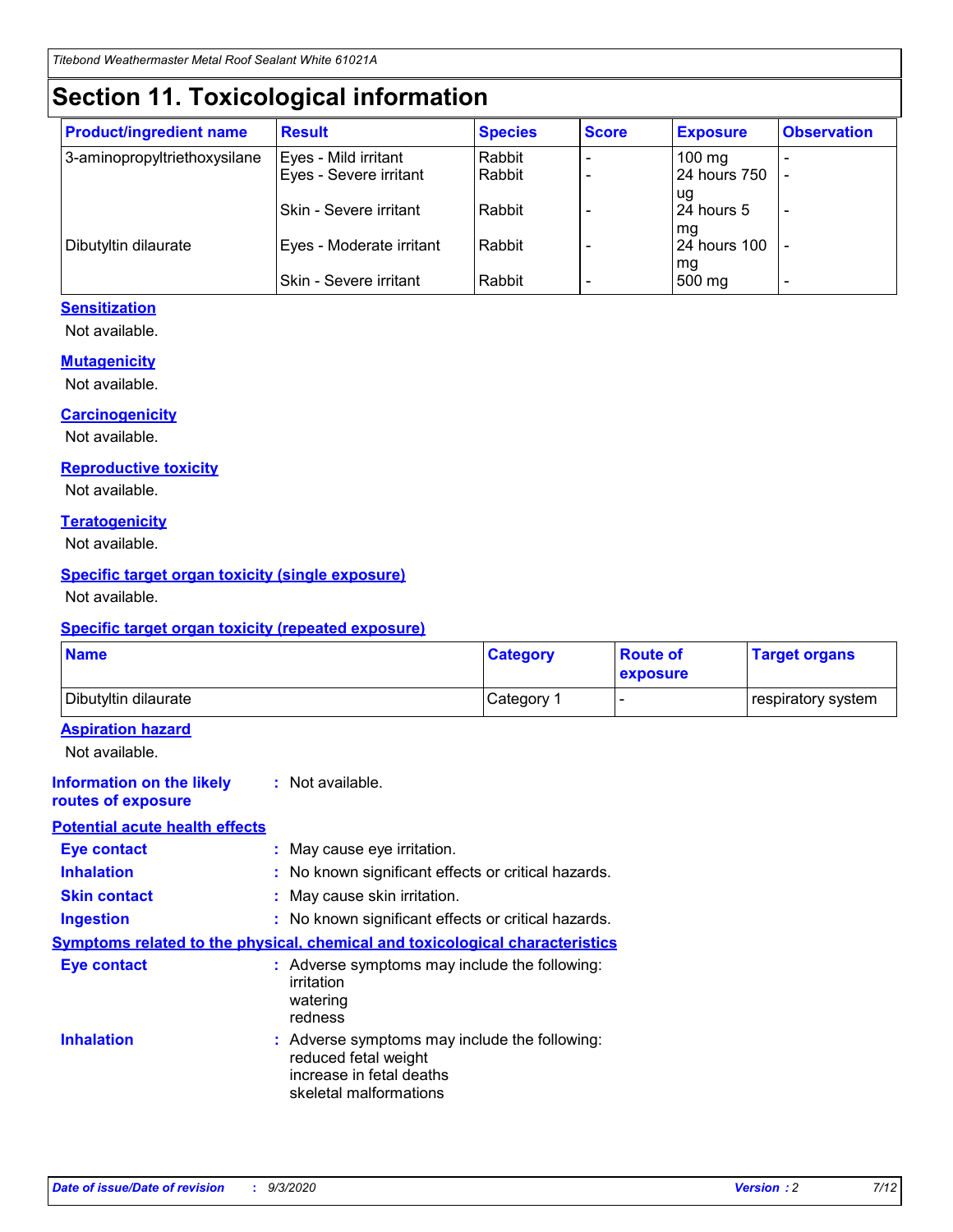*Titebond Weathermaster Metal Roof Sealant White 61021A*

## **Section 11. Toxicological information**

| <b>Skin contact</b>                     | irritation<br>redness<br>reduced fetal weight<br>increase in fetal deaths<br>skeletal malformations | : Adverse symptoms may include the following:                                            |
|-----------------------------------------|-----------------------------------------------------------------------------------------------------|------------------------------------------------------------------------------------------|
| <b>Ingestion</b>                        | reduced fetal weight<br>increase in fetal deaths<br>skeletal malformations                          | : Adverse symptoms may include the following:                                            |
|                                         |                                                                                                     | Delayed and immediate effects and also chronic effects from short and long term exposure |
| <b>Short term exposure</b>              |                                                                                                     |                                                                                          |
| <b>Potential immediate</b><br>effects   | : Not available.                                                                                    |                                                                                          |
| <b>Potential delayed effects</b>        | : Not available.                                                                                    |                                                                                          |
| <b>Long term exposure</b>               |                                                                                                     |                                                                                          |
| <b>Potential immediate</b><br>effects   | : Not available.                                                                                    |                                                                                          |
| <b>Potential delayed effects</b>        | : Not available.                                                                                    |                                                                                          |
| <b>Potential chronic health effects</b> |                                                                                                     |                                                                                          |
| Not available.                          |                                                                                                     |                                                                                          |
| <b>General</b>                          | very low levels.                                                                                    | : Once sensitized, a severe allergic reaction may occur when subsequently exposed to     |
| <b>Carcinogenicity</b>                  |                                                                                                     | : No known significant effects or critical hazards.                                      |
| <b>Mutagenicity</b>                     |                                                                                                     | No known significant effects or critical hazards.                                        |
| <b>Teratogenicity</b>                   |                                                                                                     | May damage the unborn child.                                                             |
| <b>Developmental effects</b>            |                                                                                                     | : No known significant effects or critical hazards.                                      |
| <b>Fertility effects</b>                | May damage fertility.                                                                               |                                                                                          |
| <b>Numerical measures of toxicity</b>   |                                                                                                     |                                                                                          |
| <b>Acute toxicity estimates</b>         |                                                                                                     |                                                                                          |
| Not available.                          |                                                                                                     |                                                                                          |

## **Section 12. Ecological information**

### **Toxicity**

| <b>Product/ingredient name</b> | <b>Result</b>                                       | <b>Species</b>               | <b>Exposure</b>       |
|--------------------------------|-----------------------------------------------------|------------------------------|-----------------------|
| Dibutyltin dilaurate           | $ IC50>3$ mg/l<br>Chronic EC10 > 2 mg/l Fresh water | Algae<br>Algae - Desmodesmus | 72 hours<br>196 hours |
|                                |                                                     | subspicatus                  |                       |

### **Persistence and degradability**

| <b>Product/ingredient name</b> | <b>Test</b>                                                                    | <b>Result</b>  |                   | <b>Dose</b> | <b>Inoculum</b>         |
|--------------------------------|--------------------------------------------------------------------------------|----------------|-------------------|-------------|-------------------------|
| Dibutyltin dilaurate           | OECD 301F<br>Ready<br>Biodegradability -<br>Manometric<br>Respirometry<br>Test | 23 % - 28 days |                   |             |                         |
| <b>Product/ingredient name</b> | <b>Aquatic half-life</b>                                                       |                | <b>Photolysis</b> |             | <b>Biodegradability</b> |
| Dibutyltin dilaurate           |                                                                                |                |                   |             | <b>Inherent</b>         |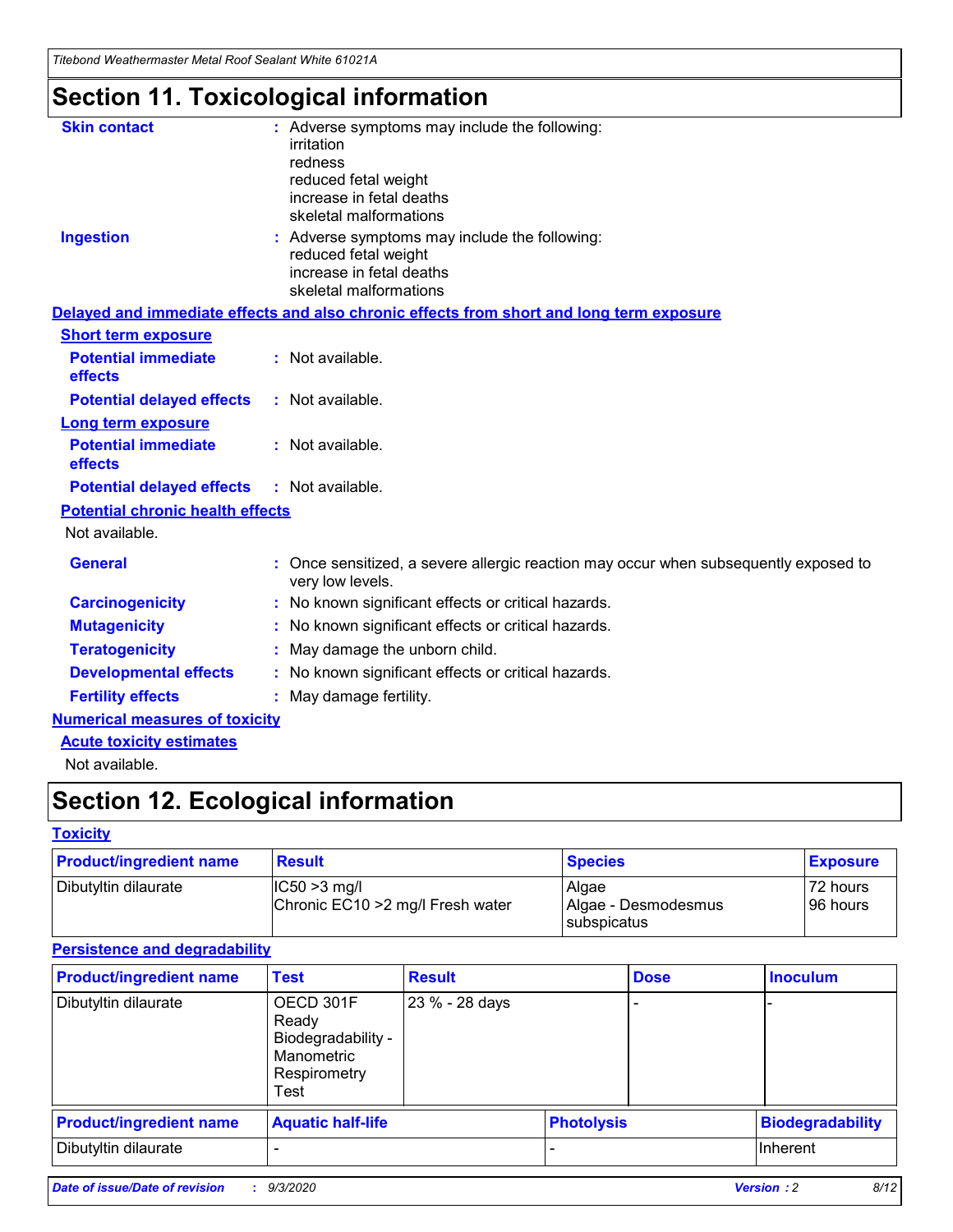## **Section 12. Ecological information**

#### **Bioaccumulative potential**

| <b>Product/ingredient name</b> | $\mathsf{LogP}_\mathsf{ow}$ | <b>BCF</b> | <b>Potential</b> |
|--------------------------------|-----------------------------|------------|------------------|
| 3-aminopropyltriethoxysilane   | 1.7                         | 3.4        | low              |
| Dibutyltin dilaurate           | 4.44                        | 2.91       | low              |

### **Mobility in soil**

| <b>INIUDIIILY III SUII</b><br><b>Soil/water partition</b><br>coefficient (K <sub>oc</sub> ) | : Not available.                                    |
|---------------------------------------------------------------------------------------------|-----------------------------------------------------|
| <b>Other adverse effects</b>                                                                | : No known significant effects or critical hazards. |

### **Section 13. Disposal considerations**

**Disposal methods :**

The generation of waste should be avoided or minimized wherever possible. Disposal of this product, solutions and any by-products should at all times comply with the requirements of environmental protection and waste disposal legislation and any regional local authority requirements. Dispose of surplus and non-recyclable products via a licensed waste disposal contractor. Waste should not be disposed of untreated to the sewer unless fully compliant with the requirements of all authorities with jurisdiction. Waste packaging should be recycled. Incineration or landfill should only be considered when recycling is not feasible. This material and its container must be disposed of in a safe way. Care should be taken when handling emptied containers that have not been cleaned or rinsed out. Empty containers or liners may retain some product residues. Avoid dispersal of spilled material and runoff and contact with soil, waterways, drains and sewers.

## **Section 14. Transport information**

|                                      | <b>DOT</b><br><b>Classification</b> | <b>TDG</b><br><b>Classification</b> | <b>Mexico</b><br><b>Classification</b> | <b>ADR/RID</b>           | <b>IMDG</b>              | <b>IATA</b>    |
|--------------------------------------|-------------------------------------|-------------------------------------|----------------------------------------|--------------------------|--------------------------|----------------|
| <b>UN number</b>                     | Not regulated.                      | Not regulated.                      | Not regulated.                         | Not regulated.           | Not regulated.           | Not regulated. |
| <b>UN proper</b><br>shipping name    |                                     |                                     |                                        |                          |                          |                |
| <b>Transport</b><br>hazard class(es) |                                     | $\overline{\phantom{0}}$            | $\qquad \qquad \blacksquare$           | $\overline{\phantom{0}}$ | $\overline{\phantom{0}}$ |                |
| <b>Packing group</b>                 |                                     |                                     |                                        |                          |                          |                |
| <b>Environmental</b><br>hazards      | No.                                 | No.                                 | No.                                    | No.                      | No.                      | No.            |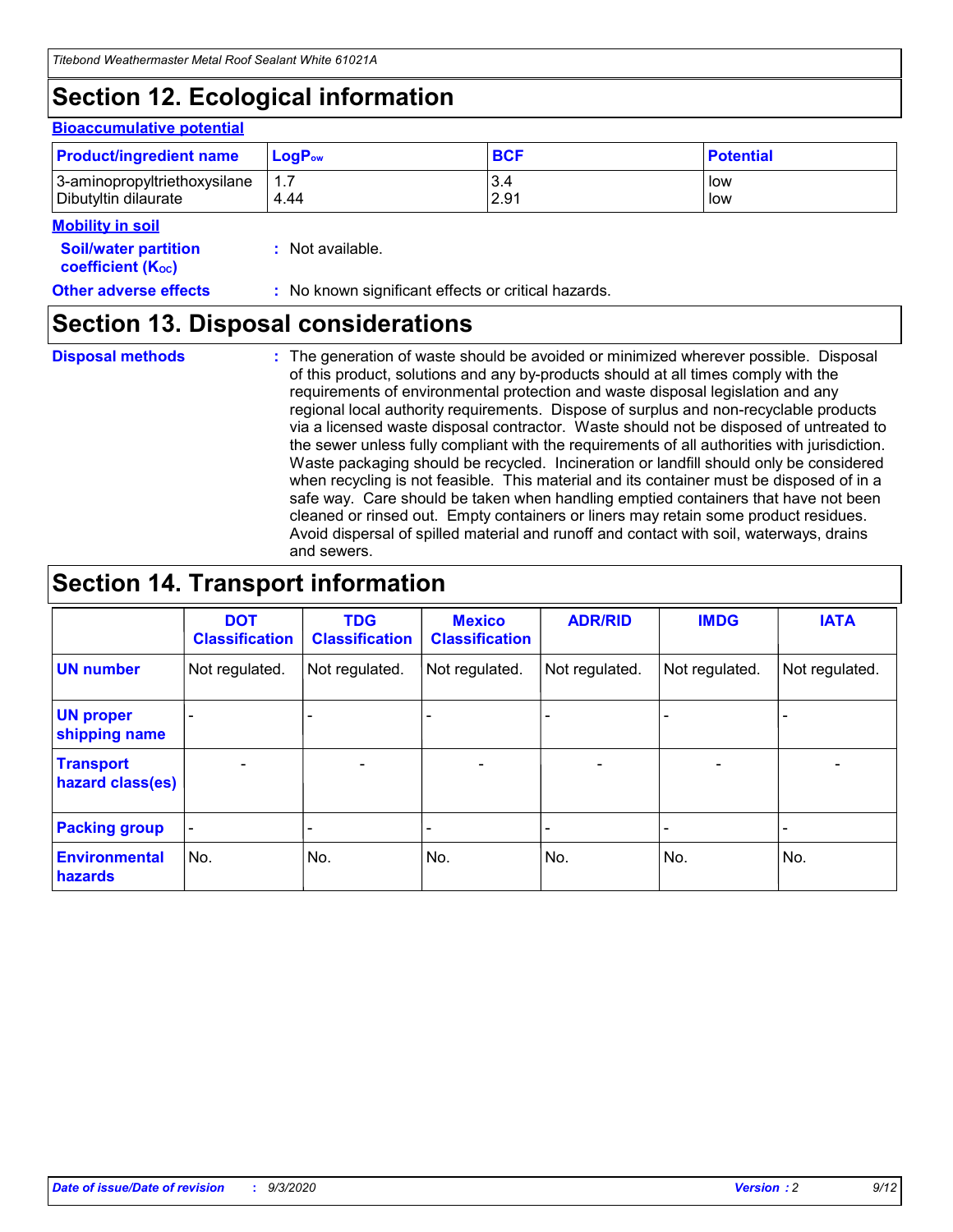## **Section 15. Regulatory information**

### **U.S. Federal regulations**

### **SARA 302/304**

### **Composition/information on ingredients**

No products were found.

| SARA 304 RQ | Not applicable. |
|-------------|-----------------|
|-------------|-----------------|

#### **SARA 311/312**

**Classification :** EYE IRRITATION - Category 2B SKIN SENSITIZATION - Category 1 TOXIC TO REPRODUCTION - Category 1B HNOC - Product generates methanol during cure.

### **Composition/information on ingredients**

| <b>Name</b>                  | $\frac{9}{6}$ | <b>Classification</b>                                                                                                                                                                                                                                                                                      |
|------------------------------|---------------|------------------------------------------------------------------------------------------------------------------------------------------------------------------------------------------------------------------------------------------------------------------------------------------------------------|
| 3-aminopropyltriethoxysilane | $\leq$ 3      | <b>FLAMMABLE LIQUIDS - Category 4</b><br><b>ACUTE TOXICITY (oral) - Category 4</b><br><b>SKIN IRRITATION - Category 2</b><br>EYE IRRITATION - Category 2A                                                                                                                                                  |
| Dibutyltin dilaurate         | ≤0.3          | <b>ACUTE TOXICITY (oral) - Category 3</b><br>SKIN CORROSION - Category 1C<br>SERIOUS EYE DAMAGE - Category 1<br>SKIN SENSITIZATION - Category 1<br><b>GERM CELL MUTAGENICITY - Category 2</b><br>TOXIC TO REPRODUCTION - Category 1B<br>SPECIFIC TARGET ORGAN TOXICITY (REPEATED<br>EXPOSURE) - Category 1 |

### **State regulations**

**Massachusetts :**

: None of the components are listed.

**New York :** None of the components are listed. **New Jersey :** None of the components are listed.

**Pennsylvania :** None of the components are listed.

### **California Prop. 65**

WARNING: This product can expose you to methanol, which is known to the State of California to cause birth defects or other reproductive harm. For more information go to www.P65Warnings.ca.gov.

| Ingredient name | No significant risk Maximum<br>level | acceptable dosage<br><b>level</b> |
|-----------------|--------------------------------------|-----------------------------------|
| I methanol      |                                      | Yes.                              |

### **International regulations**

**Chemical Weapon Convention List Schedules I, II & III Chemicals** Not listed.

**Montreal Protocol**

Not listed.

**Stockholm Convention on Persistent Organic Pollutants**

Not listed.

**UNECE Aarhus Protocol on POPs and Heavy Metals** Not listed.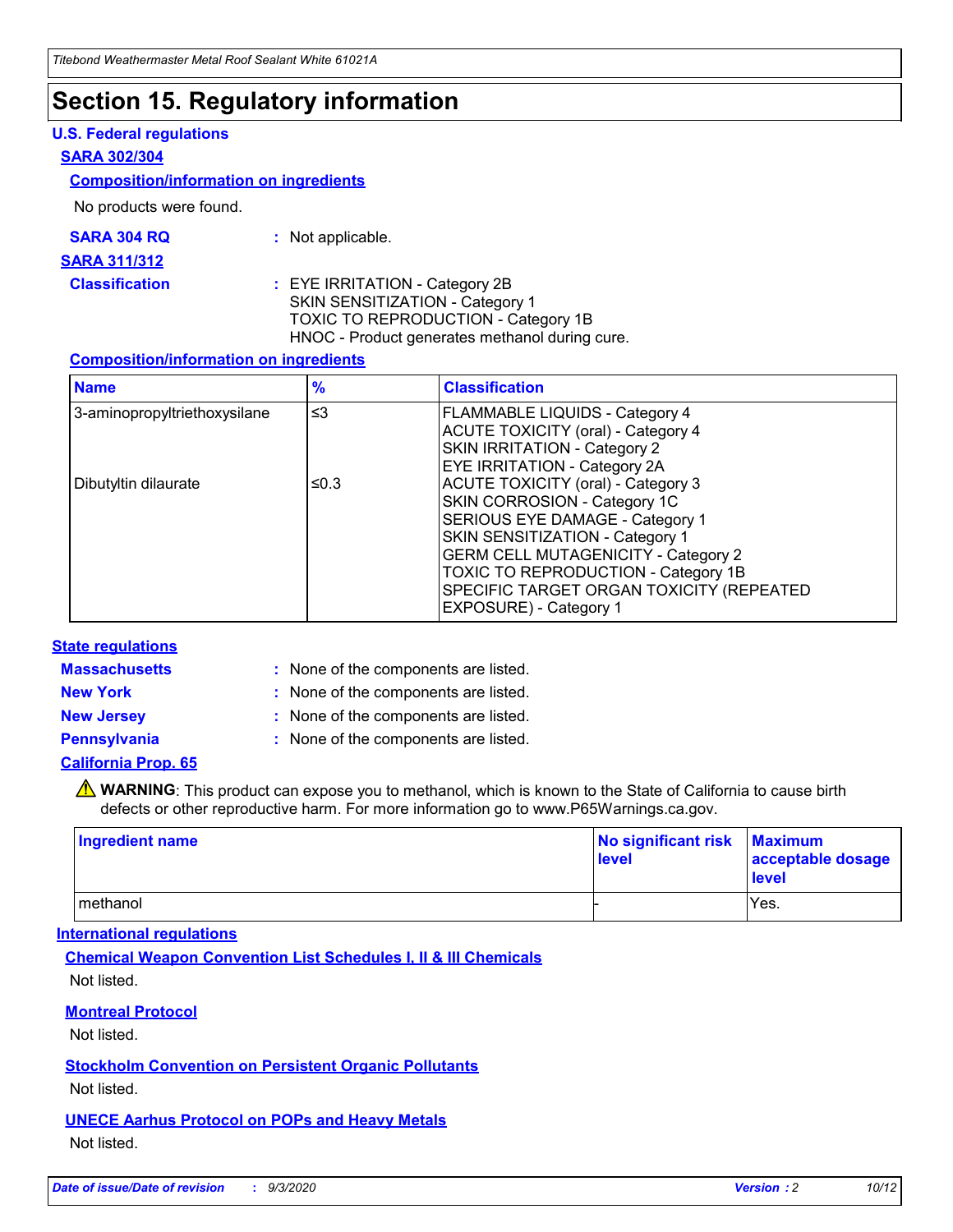## **Section 15. Regulatory information**

### **Inventory list**

- 
- **China :** Not determined.

**United States TSCA 8(b) inventory**

**:** All components are active or exempted.

## **Section 16. Other information**

**Hazardous Material Information System (U.S.A.)**



**Caution: HMIS® ratings are based on a 0-4 rating scale, with 0 representing minimal hazards or risks, and 4 representing significant hazards or risks. Although HMIS® ratings and the associated label are not required on SDSs or products leaving a facility under 29 CFR 1910.1200, the preparer may choose to provide them. HMIS® ratings are to be used with a fully implemented HMIS® program. HMIS® is a registered trademark and service mark of the American Coatings Association, Inc.**

**The customer is responsible for determining the PPE code for this material. For more information on HMIS® Personal Protective Equipment (PPE) codes, consult the HMIS® Implementation Manual.**

**National Fire Protection Association (U.S.A.)**



**Reprinted with permission from NFPA 704-2001, Identification of the Hazards of Materials for Emergency Response Copyright ©1997, National Fire Protection Association, Quincy, MA 02269. This reprinted material is not the complete and official position of the National Fire Protection Association, on the referenced subject which is represented only by the standard in its entirety.**

**Copyright ©2001, National Fire Protection Association, Quincy, MA 02269. This warning system is intended to be interpreted and applied only by properly trained individuals to identify fire, health and reactivity hazards of chemicals. The user is referred to certain limited number of chemicals with recommended classifications in NFPA 49 and NFPA 325, which would be used as a guideline only. Whether the chemicals are classified by NFPA or not, anyone using the 704 systems to classify chemicals does so at their own risk.**

### **Procedure used to derive the classification**

| <b>Classification</b>                                                                                                | <b>Justification</b>                                  |
|----------------------------------------------------------------------------------------------------------------------|-------------------------------------------------------|
| <b>EYE IRRITATION - Category 2B</b><br><b>SKIN SENSITIZATION - Category 1</b><br>TOXIC TO REPRODUCTION - Category 1B | Expert judgment<br>Expert judgment<br>Expert judgment |
| <b>History</b>                                                                                                       |                                                       |

| <b>Date of printing</b>           | : 4/22/2022 |
|-----------------------------------|-------------|
| Date of issue/Date of<br>revision | : 9/3/2020  |
| Date of previous issue            | : 9/3/2020  |
| <b>Version</b>                    | $\cdot$ 2   |
|                                   |             |